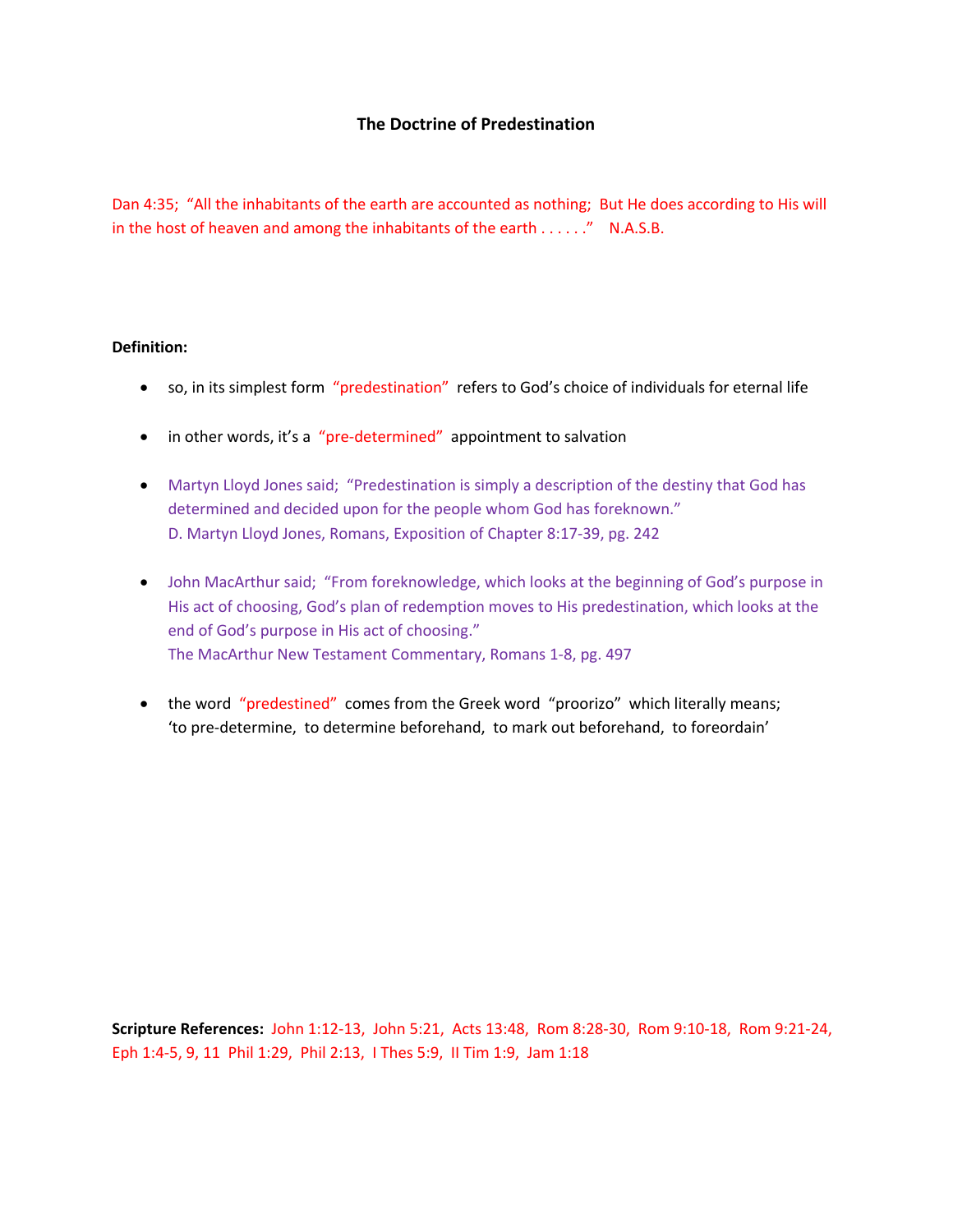# **The Doctrine of Predestination**

Dan 4:35; "All the inhabitants of the earth are accounted as nothing; But He does according to His will in the host of heaven and among the inhabitants of the earth . . . . . ." N.A.S.B.

## **Introduction:**

- we now come to the second link in the chain of salvation "foreknowledge's" twin brother "predestination"
- the two are so closely tied together that some see them as synonymous
- yet, because of the fact that Scripture deals with them individually, we too will follow suite using Scripture as our pattern
- but, always keep in mind that all the links in the chain of salvation are indispensable to one another
- remove one link, and the chain unravels like a rope
- so, in its simplest form "predestination" refers to God's choice of individuals for eternal life
- in other words, it's a "pre-determined" appointment to salvation
- Martyn Lloyd Jones said; "Predestination is simply a description of the destiny that God has determined and decided upon for the people whom God has foreknown." D. Martyn Lloyd Jones, Romans, Exposition of Chapter 8:17-39, pg. 242
- John MacArthur said; "From foreknowledge, which looks at the beginning of God's purpose in His act of choosing, God's plan of redemption moves to His predestination, which looks at the end of God's purpose in His act of choosing." The MacArthur New Testament Commentary, Romans 1-8, pg. 497
- beloved, from all eternity, before we ever existed, God decided to save some members of the human race and to let the rest of the human race perish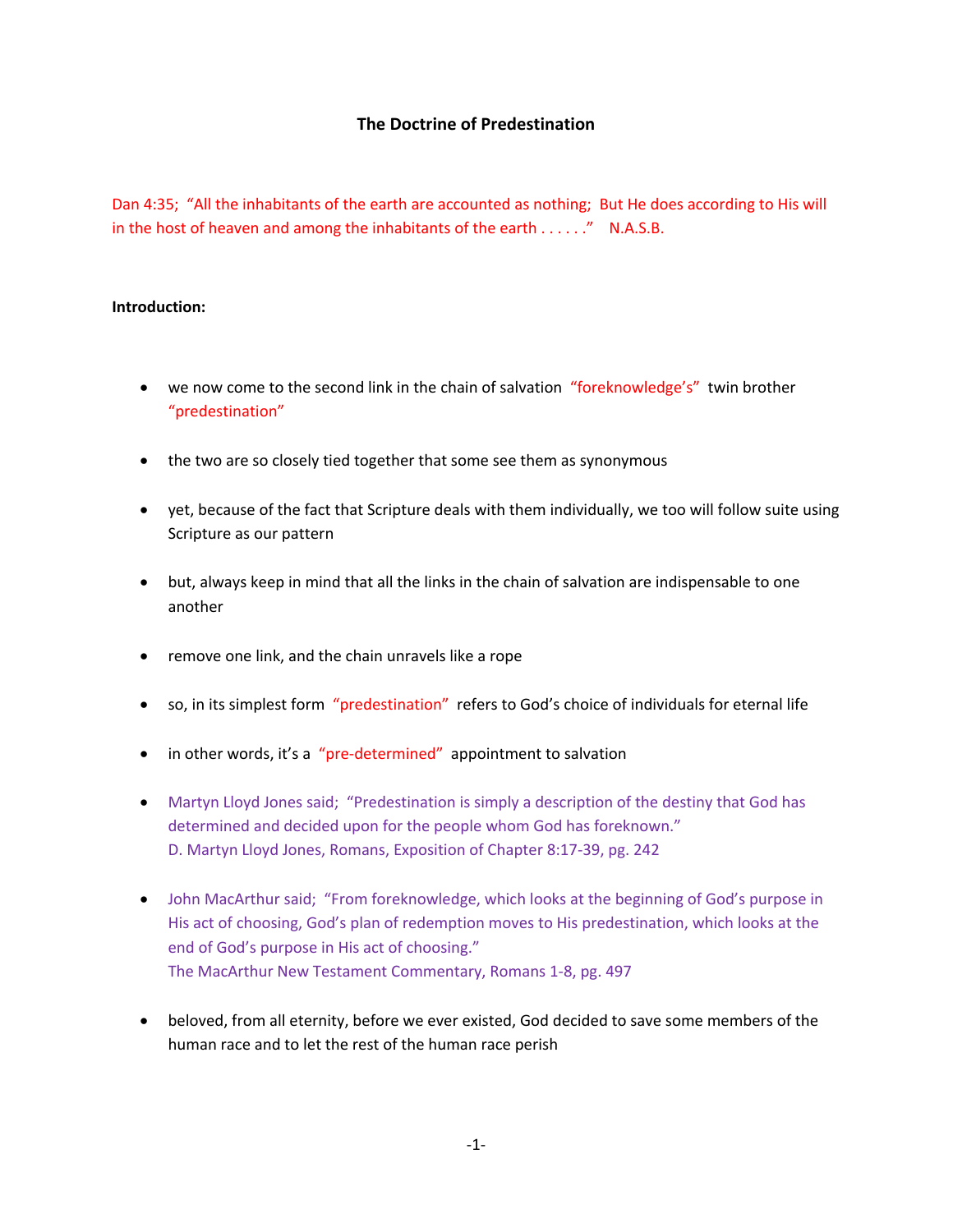- God made a choice, He chose some individuals to be saved into everlasting blessedness and others He chose to pass over, to allow them to follow the consequences of their sin into eternal torment
- Matt 20:15; "Is it not lawful for (God) to do what (He) wishes with (His) own  $\dots$ ..."
- loved ones, a vexing problem with "predestination" is that God does not choose to "elect" everyone
- now, right out of the gate the thought of "predestination" is repugnant to the carnal mind
- on May 4<sup>th</sup>, in 1856, preaching at New Park Street Chapel in London, England, Charles Spurgeon said this; "Men will allow God to be everywhere except upon His throne. They will allow Him to be in His workshop to fashion worlds and to make stars. They will allow Him to be in His almonry to dispense His alms and bestow His bounties. They will allow Him to sustain the earth, and bear up the pillars thereof, or light the lamps of heaven, or rule the waves of the ocean; but when God ascends His throne, His creatures then gnash their teeth . . . . . . When we proclaim an enthroned God and His right to do as He wills with His own, to dispose of His creatures as He thinks well, without consulting them in the matter, then it is that we are hissed at and men turn deaf ear to us, for God on His throne is not the God they love." The New Park Street Pulpit Sermons, Vol. II, pg. 185
- when we come to **"The Doctrine of Predestination"** thoughts immediately arise which suggest that there is injustice with God
- because the carnal dictates of the mind resist the thought that God does not save everyone
- then, somehow we call into question God's justice, God's goodness, God's fairness
- but, I don't think you want to call into question God on what is just, do you ???
- Paul said in Rom 9:20-21; "But indeed, O man, who are you to reply against God ? Will the thing formed say to Him who formed it, "Why have you made me like this ? Does not the potter have power over the clay, from the same lump to make one vessel for honor and another for dishonor ?"
- friends, if God exercised justly, no one would be saved
- now, I want to remind you that your reasoning has been corrupted by sin
- therefore, you have a corrupt understanding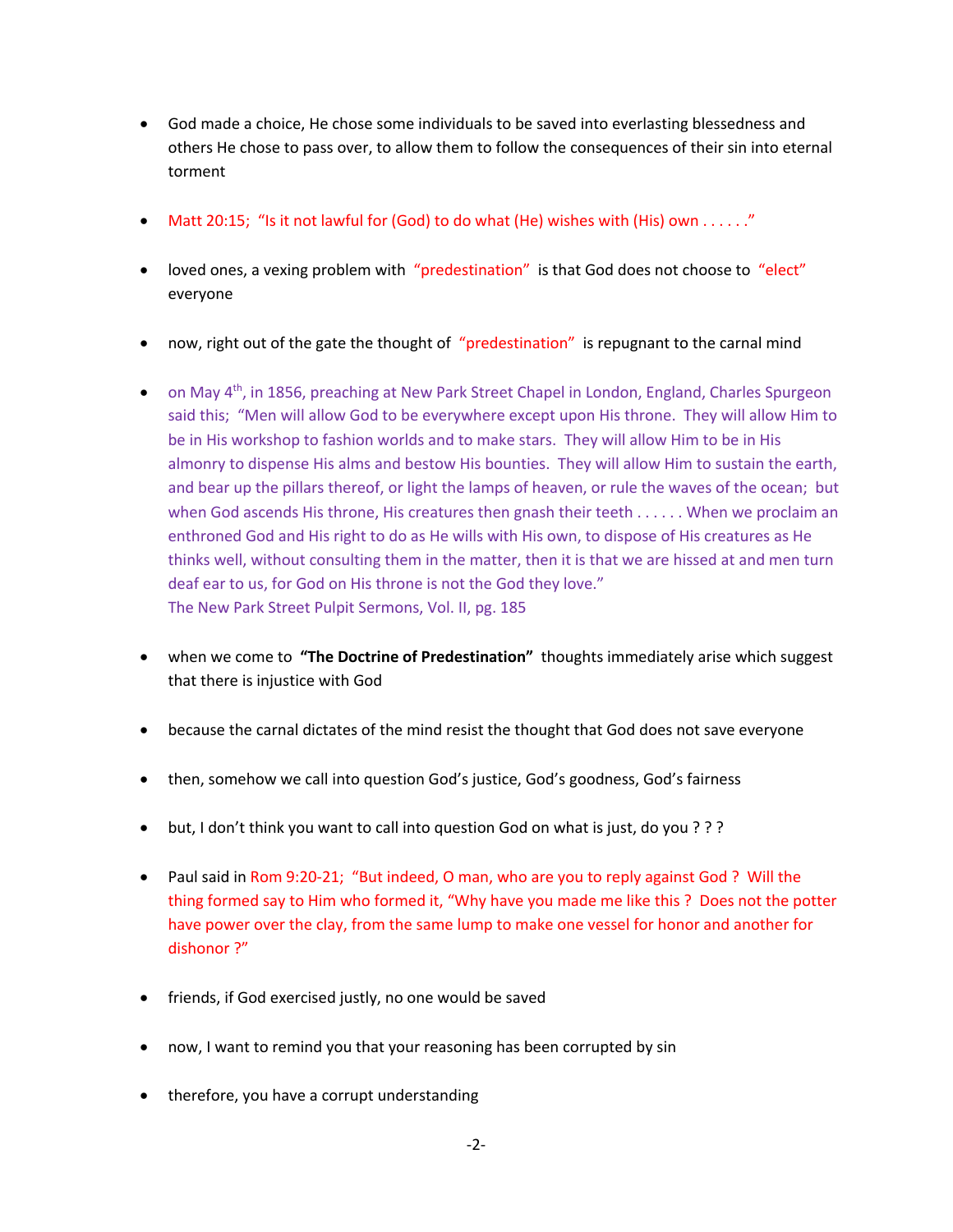- Psa 50:1; "And you thought that I was altogether like you . . . . . . "
- you see, we cannot allow our corrupt reasoning to determine divine truth
- so, once again we turn to the only source of truth uncorrupted by the fall, to the Holy Scriptures, the Bible
- and I would emphasize that our only response to God's revelation is to submit ourselves totally to the inspiration of Scripture
- to come to Scripture as if we know nothing, allowing God to speak
- so, I begin by reminding you that Scripture claims; "Salvation is of the Lord" Jonah 2:9
- beloved, the language is unambiguous
- in fact, the Hebrew makeup of this verse is emphatic
- "Salvation is of the Lord" period, no ifs, ands, buts, about it
- was there not a time when you "walked in the counsel of the ungodly, when (you) stood in the path of sinners, when (you) sat in the seat of the scornful . . . . . . " ? ? ? Psa 1
- was there not a time when you said "(I) will not have this Man (the Lord Jesus Christ) to reign over (me)" ? ? ? Luke 19:14
- was there not a time when you "would not come to Christ that you might have life" ??? John 5:40
- if you'd be honest, you have to acknowledge there was
- but, how is it that all has now changed ???
- what was it that brought you from the haughty self-sufficient to a humble saint ???
- from one that was "enmity with God" to one that is at "peace with God" ???
- may I suggest unequivocally again "Salvation is of the Lord"
- may I suggest that it was God who was able to subdue your will and win your heart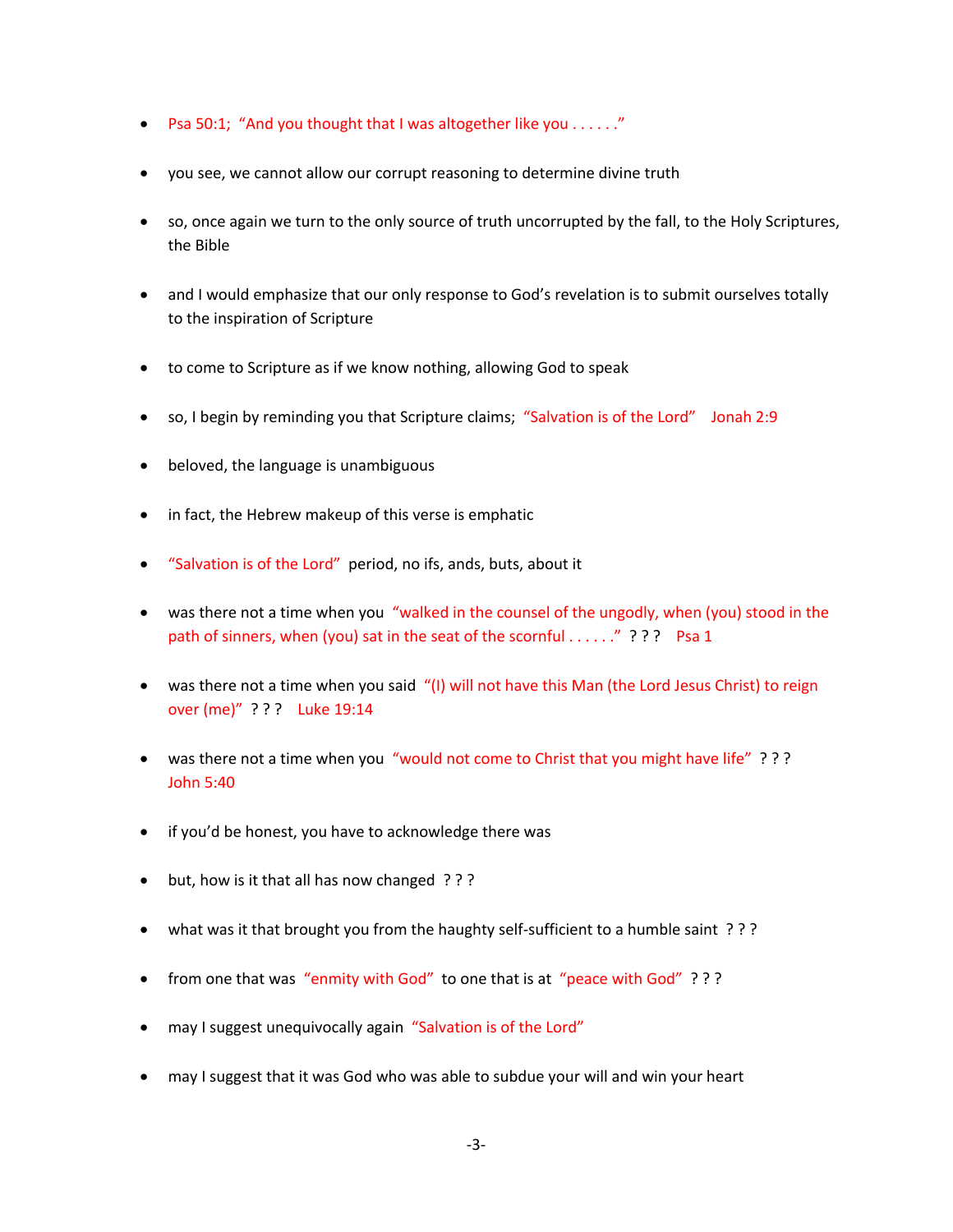- but, God does all of this in accordance with your will
- no-where does God violate your will
- God does so without interfering with your moral responsibility
- the simple fact is "we love Him because He first loved us" I John 4:19
- furthermore, "(God) has given us an understanding, that we may know Him . . . . . . " I John 5:20
- so, again Matt 20:15; "Is it not lawful for (God) to do what (He) wishes with (His) own . . . . . ." ?
- the answer, God's will is not subject to man's wishes
- God can do as he please with His "clay"
- God can do as He desires, as He wills, with His creation and with His creatures
- and that's precisely what God has done on behalf of all who are saved, as He wills
- turn with me please to John 1:12-13, John 5:21, Phil 1:29, Phil 2:13, Jam 1:18
- so, I return to the rhetorical questions to stir your minds
- why is it that all are not saved, particularly all who hear the gospel ? ? ?
- well, the unsaved are lost because they refuse to "believe"
- John 3:18; "he who does not believe is condemned already . . . . . ."
- and yet others are saved because they "believed"
- but, why do those who "believe" do so ???
- what is it that causes them to put "faith" in Christ and others to reject Him ???
- is it because they are smarter, more intelligent than the unsaved ???
- is it because they are better and less sinful ? ? ?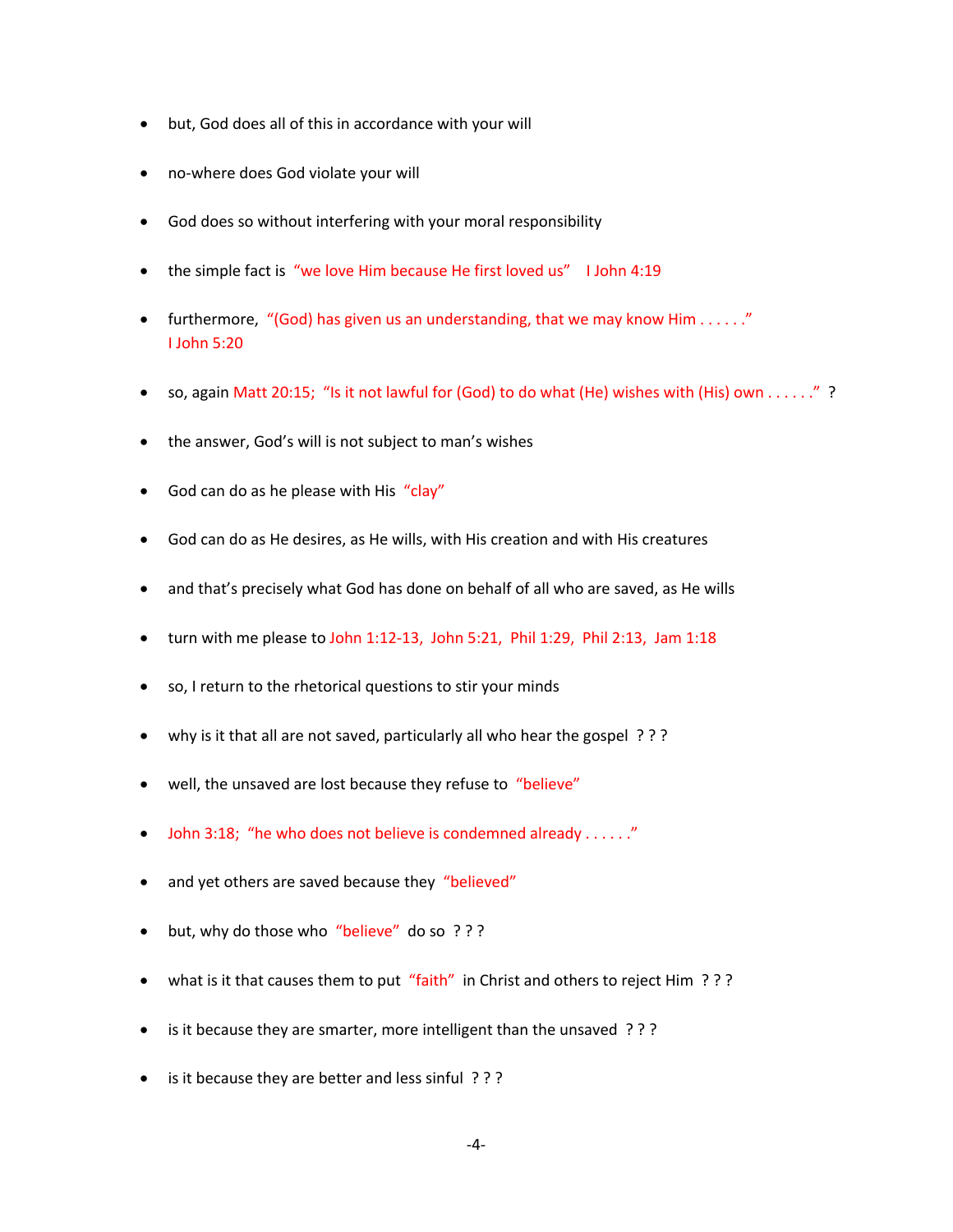- beloved, **it is God Himself who makes the difference between the "elect" and the non-elect**
- for of "His own" it is written; "My sheep hear My voice, and I know them, and they follow Me" John 10:27
- so, I ask, how is this done ? ? ?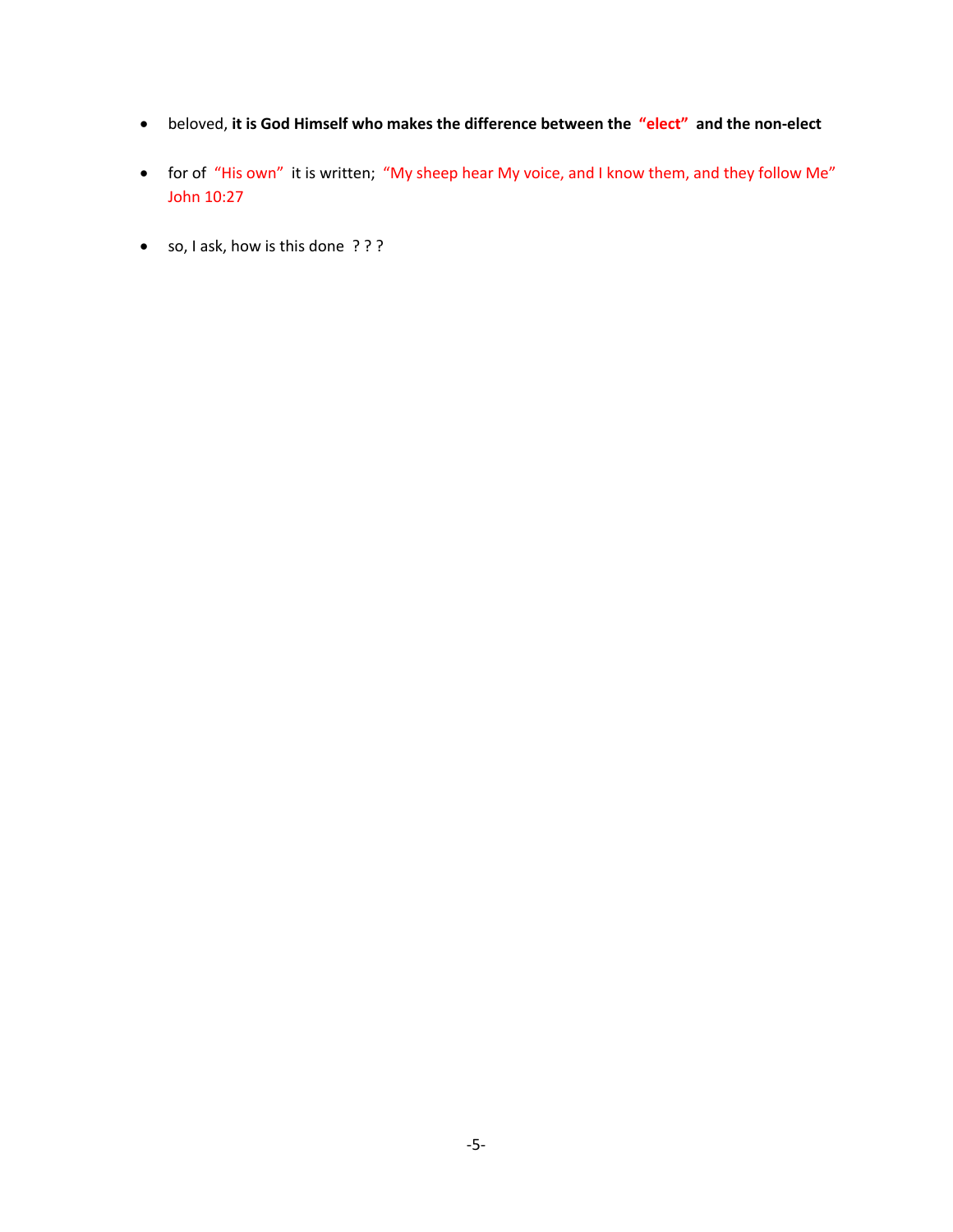## **I. God's Pre-Determination:**

- Rom 8:28-30; "And we know that all things work together for good to those who love God, to those who are the called according to His purpose. For whom He foreknew, He also predestined to be conformed to the image of His Son, that He might be the firstborn among many brethren. Moreover whom He predestined, these He also called; whom He called, these He also justified; and whom He justified, these He also glorified."
- this is a monumental text, which is really the under-girding of our salvation
- the Apostle Paul clearly lists the five components, the five elements, the five links in the chain of salvation
- "foreknowledge, predestination, election (realized in the call), justification, and glorification" all the components in **"The Doctrines of Grace"**
- but, for our purposes this morning were interested in the "predestination" of God's people
- so, in Rom 8:28-30, notice the unbreakable chain of salvation introduced by the phrase ".  $\dots$  . He also  $\dots$ . . . . . " in vs.29
- God Himself not only ". . . . . . foreknew (but) He also predestined . . . . . ."
- that is, God "predestined" His sovereign plan of salvation
- first says Paul, that the "elect" are "...... foreknown (by God) then predestined ......" to salvation
- thus, "predestination" is effectively God carrying out His sovereign plan and will in the case of those who are "foreordained" to salvation
- vs. 29; "For whom God foreordained, He also predestined . . . . . ."
- remember the word "predestined" comes from the Greek word "proorizo" which literally means; 'to pre-determine, to determine beforehand, to mark out beforehand, to foreordain'
- the word is synonymous with "determined" in Scripture
- and these interchangeable words are always used in a verb form denoting the action by another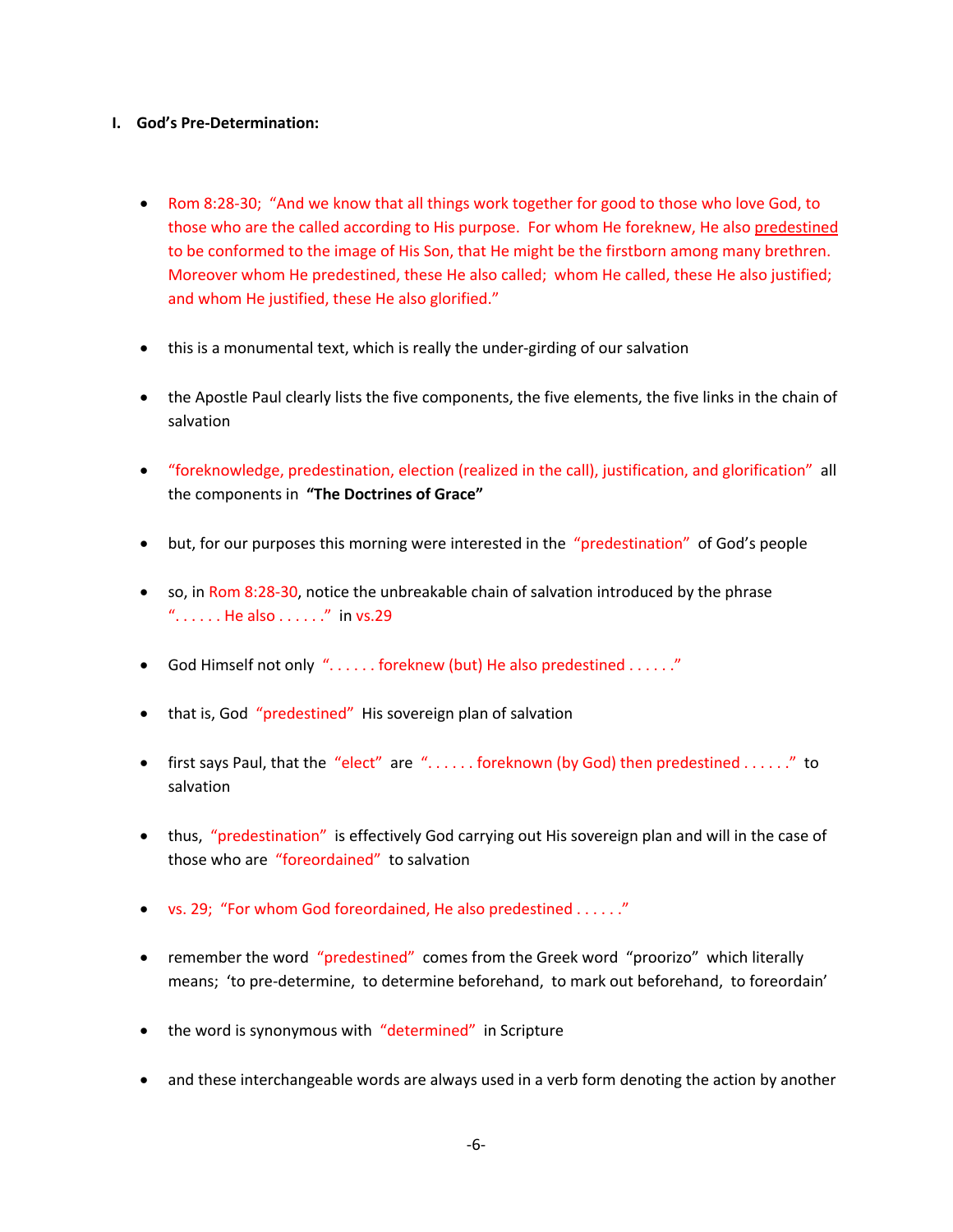- and the action by another is God, God 'pre-determining beforehand' the salvation of the believer
- allow me to illustrate this further from Scripture, turn with me please to Rom 9:21-24
- now, I want to bring your attention to the phrase "prepared beforehand" in vs. 23
- "prepared beforehand" is the Greek word "proetoimazo" which literally means; 'to make ready'
- this word "prepared" is in the aorist active voice of the verb tense, also denoting the action of God
- thus, "prepared beforehand" carries the same idea as "predestined" in Rom 8:29-30
- and in both cases, the action is of God
- friends, the text is clear, God "predestined and prepared beforehand" those to whom He has "elected" to salvation
- so, I now ask the question, when did God do all this, that is "predestined and prepare beforehand" those for salvation ? ? ?
- in other words, when did God plan this course of action 'to make ready' the "elect" ???
- the answer, "before the foundation of the world"
- now, it's important to emphasize that the plan of salvation did not come into the mind of God after the fall of Adam
- it was in God's mind even before the creation of the entire universe
- turn with me please to Matt 25:34, Eph 1:4, Rev 13:8
- loved ones, God initiated, God purposed, God willed your salvation "before the foundation of the world"
- before the world was ever called into existence
- thus, "before the foundation of the world . . . . . . God predestined . . . . . . God prepared beforehand . . . . . ." all true believers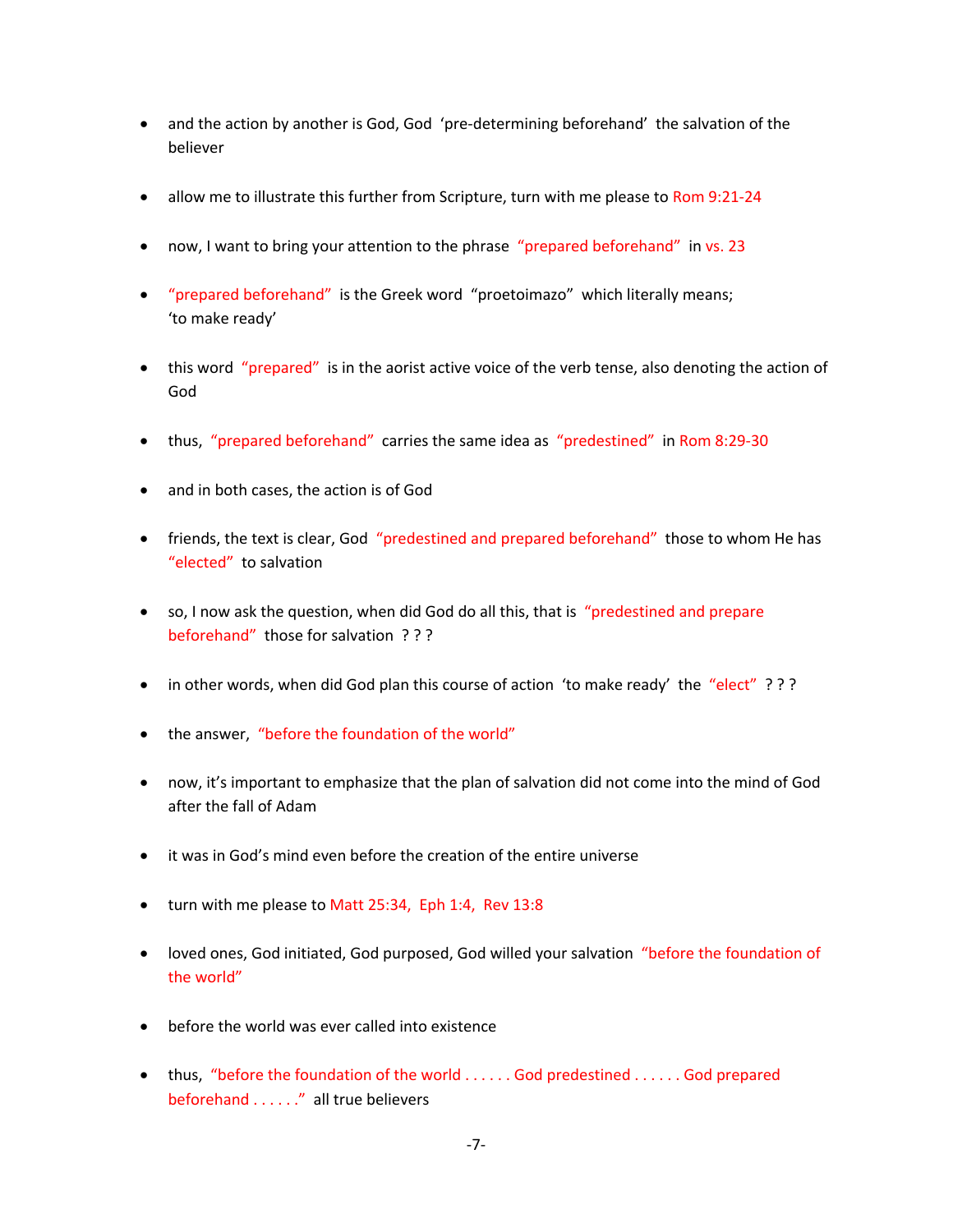#### **II. God's Purpose:**

- turn back to Rom 8:28-30
- Paul's business in vs. 29-30 is to expound the last phrase at the end of vs. 28; "..... to those who are called according to (God's) purpose"
- this phrase, first and foremost, is a declaration that God has a definite plan and "purpose" with respect to the salvation of souls
- the expression "according to" literally means; 'in accordance with or because of'
- you see, the great comforting promise of Rom 8:28 is that God will over-rule  $\ldots$ .... all things for the good of those that love (Him), to those who are the called . . . . . . "
- now, they are "...... the called ......" and are loved of God "...... (because of) or according to (God's) purpose"
- that is the ultimate explanation of the "foreknowledge, predestination, calling, justification, and glorification" of God's "elect"
- we are told here what God has decided, decreed, and delivered "...... to those who are the called according to God's purpose"
- so, the key to our "predestination" is "...... according to (or because of) God's purpose"
- now, this great truth that we are examining is not confined to this passage alone, so allow me to illustrate this further yet
- turn with me please to Rom 9:10-18
- a particularly clear statement of this is also found in the first chapter of Ephesians
- turn with me please to Eph 1:4-5
- beloved, God's "purpose" and God's "will" are one and the same
- what God "purposes" God "wills"
- look at Eph 1:9, 11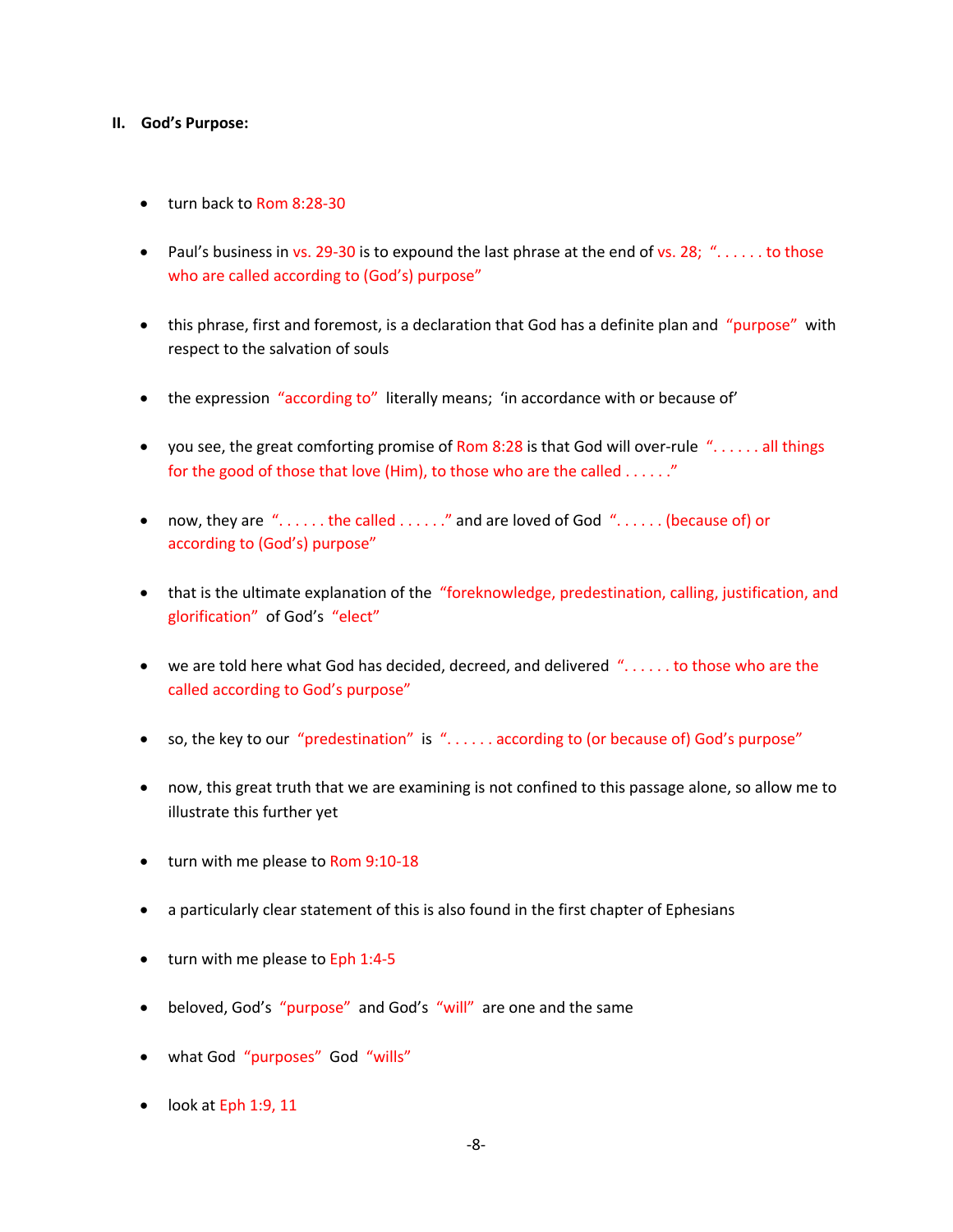- according to Eph 1:9, 11, God has "purposed and willed in Himself" the salvation of His people, the "elect"
- and it is **". . . . . . according to the good pleasure which He purposed in Himself . . . . . . and according to the counsel of His will."**
- the N.A.S.B. rendered Eph 1:9; "...... according to His kind intention which he purposed in Him . . . . . ."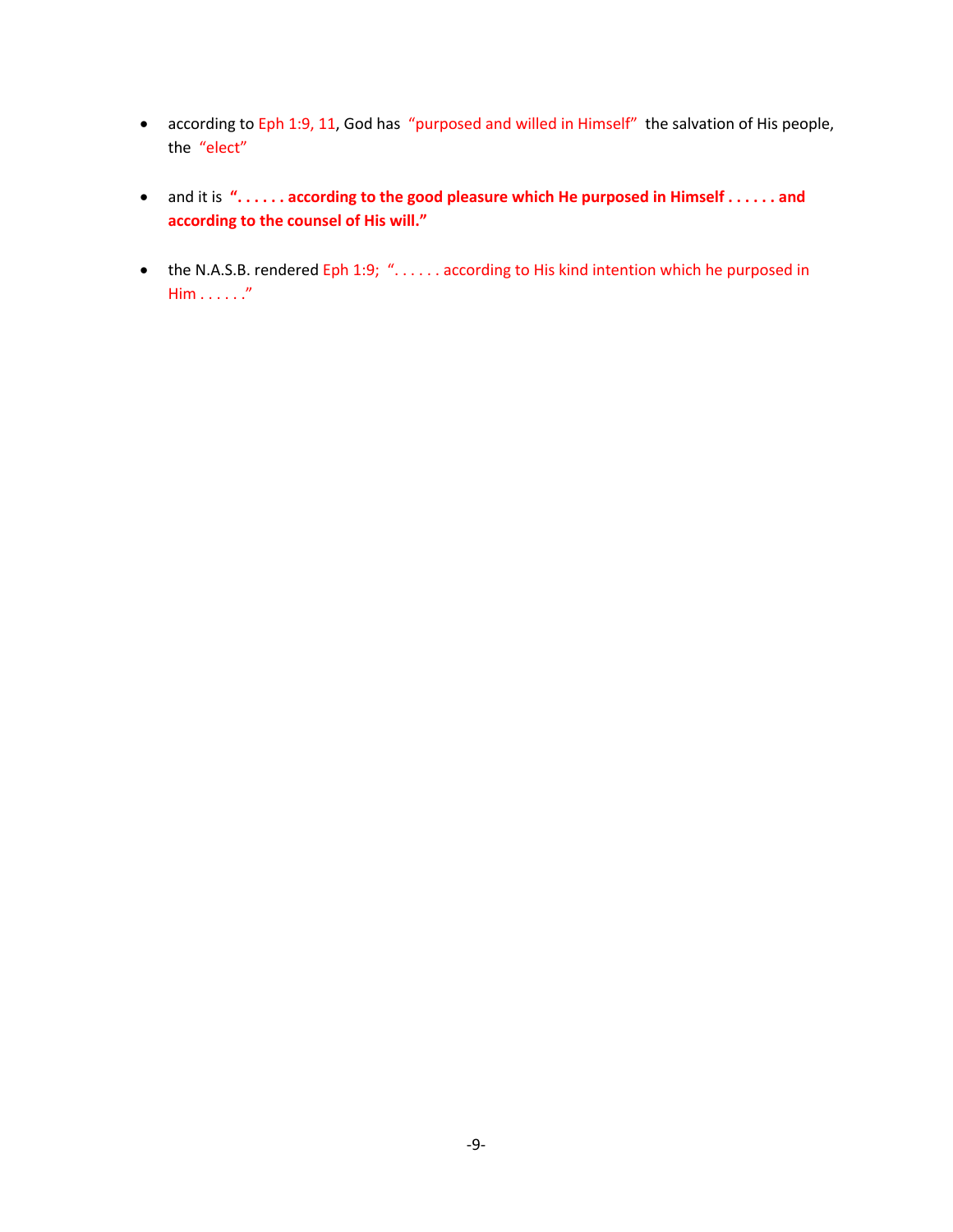### **III. God's Work:**

- in describing how this plan of God actually finds its fulfillment, how it begins to operate, the Apostle Paul uses the word "works" in Eph 1:11
- God ". . . . . . works all things according to the counsel of His will."
- this is Paul's way of saying that God is not only entirely responsible for the conception and the initiation of "His purpose and will" but He is equally responsible for carrying it out
- to "work all things" means to "work all things" necessary for salvation
- turn with me please to Phil 1:6
- another statement of this great truth is found in II Tim 1:9
- I don't know how it can be said any clearer
- these explicit statements, tell us that God has decided upon a certain course of action
- He made a decision, He has planned a course of action, and He is putting that plan into operation
- but, God not only "predestined" all who believe, but Scripture also tells us that God "appointed" us to believe and to salvation
- turn with me please to Acts 13:48, I Thes 5:9
- the word "appoint or appointed" comes from the Greek word "horizo" which is a synonym of "proorizo" the Greek word rendered "predestined"
- "horizo" literally means; 'to mark out definitely and determine, or to appoint'
- the word can be rendered "destined" as did the translators of the N.A.S.B.
- friends, the word here expresses the unalterable outworking of God's sovereign plan for the salvation of the "elect"
- why did God do this ? ? ?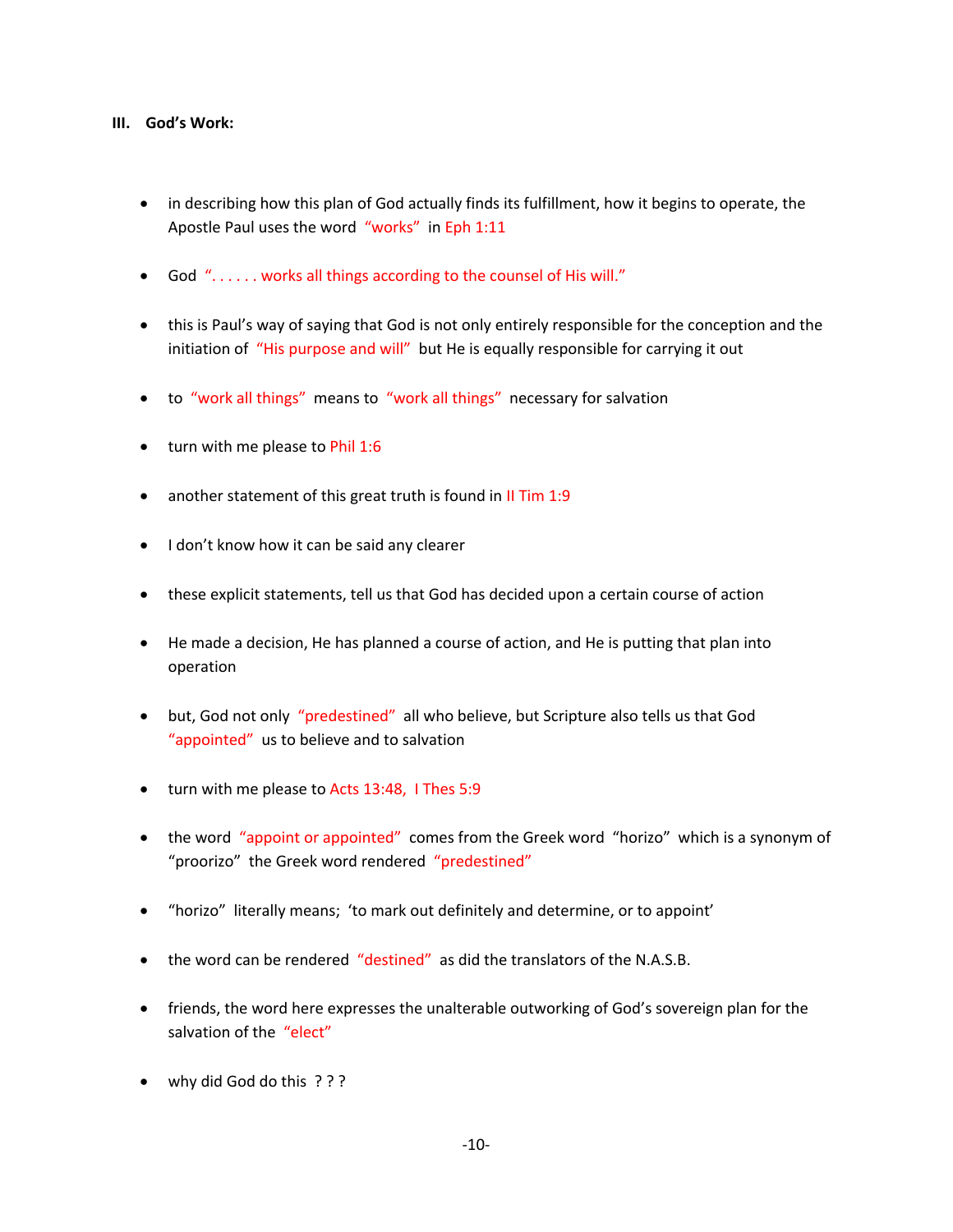- why did God "predestine" you and I to salvation ? ? ?
- turn with me please to Eph 2:4-5
- that's why Paul said so adamantly in Eph 2:8 that salvation "...... is the gift of God ......"
- just like Jonah 2:9; ""Salvation is of the Lord"